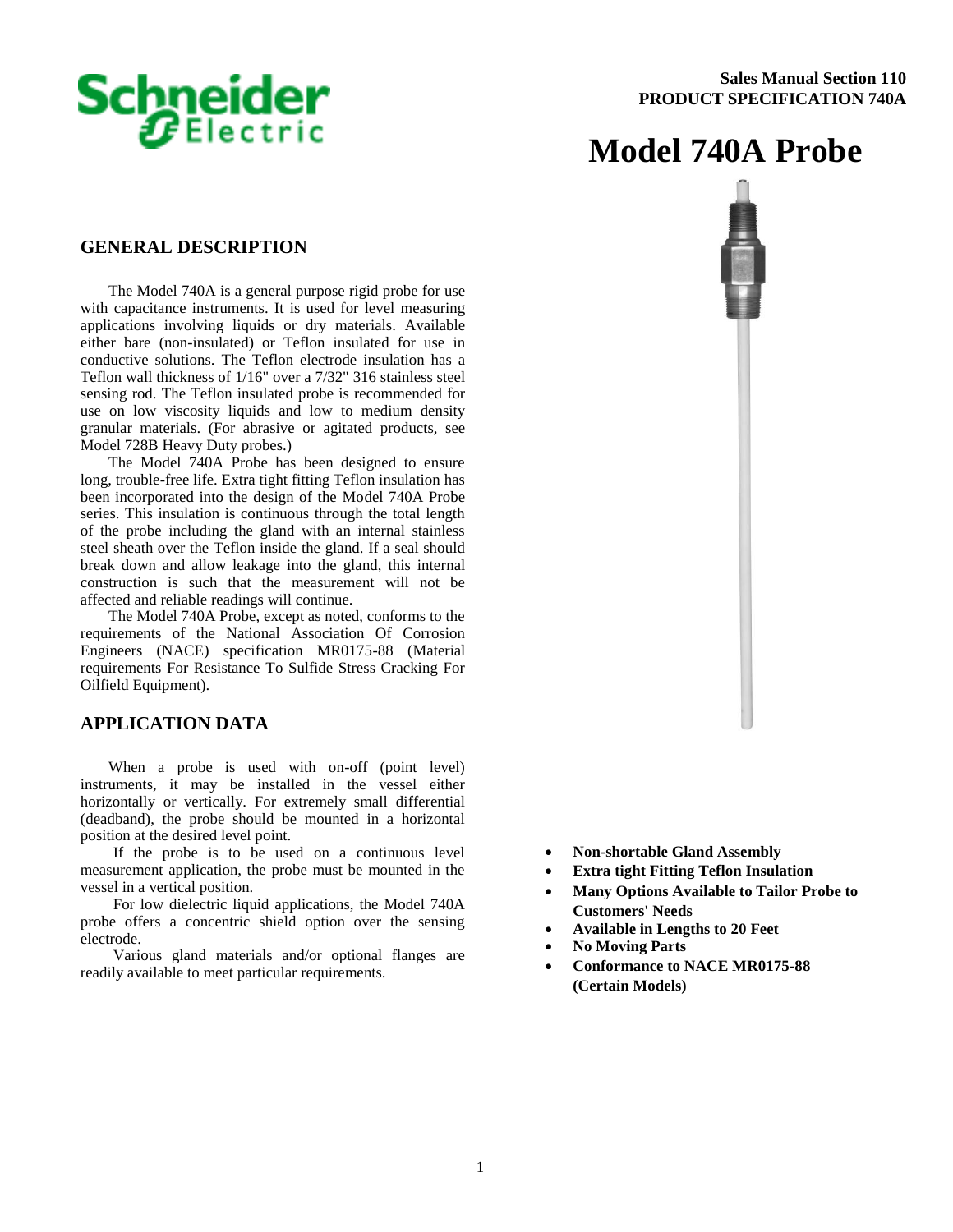#### *Temperature/Pressure Ratings*

|                                | Up to $100^{\circ}$ F.      |
|--------------------------------|-----------------------------|
|                                | Derated to 0 psi $@$ 350°F. |
|                                |                             |
|                                | Up to $100^{\circ}$ F.      |
|                                | Derated to 0 psi $@$ 350°F. |
|                                |                             |
| Probe Gain (insulated probe in |                             |
|                                |                             |
|                                |                             |

## **ENGINEERING DATA**

| Probe Rod Material (standard) 316 stainless steel |  |
|---------------------------------------------------|--|
|                                                   |  |
|                                                   |  |
|                                                   |  |
|                                                   |  |
| <b>Gland Materials:</b>                           |  |
|                                                   |  |
| Optional (740A Only)  Monel, Hastelloy C          |  |
|                                                   |  |
| Concentric Shield Material  316 stainless steel   |  |

## **SPECIFICATIONS DIMENSIONAL DATA**

# $\cdot$  MM  $\cdot$  NCH  $\cdot$









### **BEND DIMENSIONS**

| <b>Probe Style</b>     |              | <b>Minimum Lengths</b> |                |
|------------------------|--------------|------------------------|----------------|
|                        | $\mathbf{L}$ | $\mathbf{L}$           | L <sub>3</sub> |
| <b>Basic Probe</b>     | 2.00"        | 2.00"                  |                |
| With Straight Sheath * | 3.50"        | 2.00"                  |                |
| With Bent Sheath       | 3.50"        | 4.50"                  | 3.50"          |
| With Welded Flange     | 3.50"        | 2.00"                  |                |
| With Welded Flange and | 3.50"        | 2.00"                  |                |
| Straight Sheath *      |              |                        |                |
| With Welded Flange and | 4.75"        | 4.50"                  | 3.50"          |
| <b>Bent Sheath</b>     |              |                        |                |

\* **Straight sheath must be at least 3.12" shorter than L1.**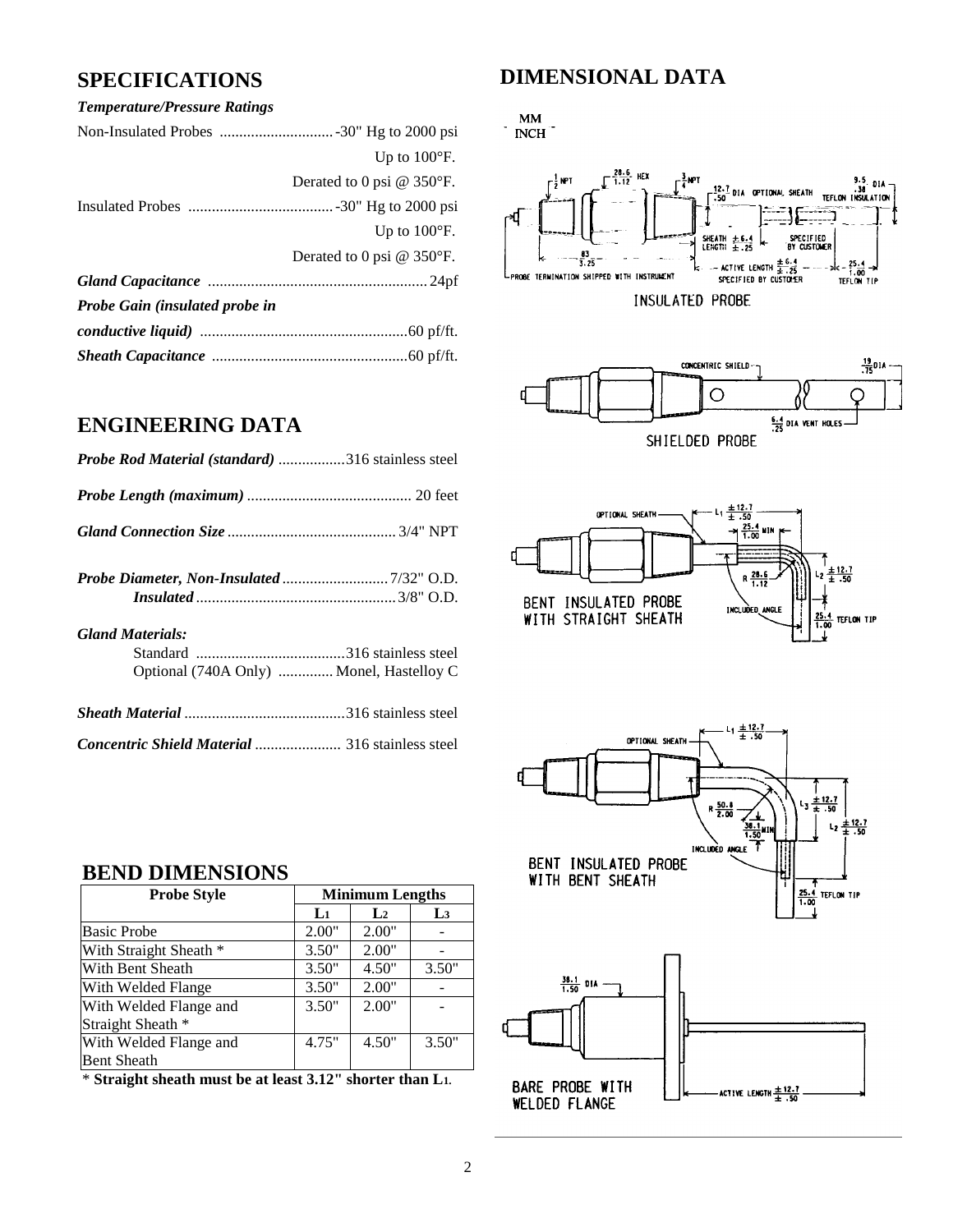### **ORDERING INFORMATION**

Specify complete model number according to the tables below.



#### **KEY MODEL NUMBER**

| Model No. | <b>Description</b>                     |
|-----------|----------------------------------------|
| 740A      | General Purpose capacitance or         |
|           | conductivity probe. The probe utilizes |
|           | the patented, non-shorting gland       |
|           | assembly.                              |

#### **Table 1 - GLAND AND ROD MATERIAL**

| Desig.        | <b>Description</b>                           |
|---------------|----------------------------------------------|
|               | 316 St. St. gland and 7/32" bare rod         |
| R             | 316 St. St. gland with 3/8" O.D. Teflon over |
|               | $7/32$ " rod                                 |
| $\mathcal{C}$ | Monel gland with 3/8" O.D. Teflon over       |
|               | 7/32" St. St. rod                            |
|               | Hastelloy C gland with 3/8" O.D. Teflon      |
|               | over 7/32" St. St. rod                       |

#### **Table 2 - PROBE ACTIVE LENGTH**

| Desig.     | <b>Description</b>                       |
|------------|------------------------------------------|
| <b>XXX</b> | Specify active length in inches.         |
|            | Maximum length is 240". For insulated    |
|            | probes the insertion length is 1" longer |
|            | than the active length due to the Teflon |
|            | Tip.                                     |

#### **Table 3 - FLANGE OPTION**

| Desig. | <b>Description</b>               |
|--------|----------------------------------|
|        | None                             |
| А      | Flange Screwed onto probe gland. |
|        | Specify size and material.       |
| $R**$  | Flange welded to probe gland.    |
|        | Specify size and material.       |

\*\* **Does not conform to NACE MR0175.**

#### **Table 4 - ADDITIONAL OPTIONS**

| Desig. | <b>Description</b>                        |
|--------|-------------------------------------------|
|        | None                                      |
|        | Bent Probe. Specify Bending Dimensions.   |
|        | See Bending Dimension table and drawings. |
| つ*     | Sheath. Specify Sheath Length.            |
| $3*$   | Combination of $1 \& 2$ above.            |
|        | Ground Wire Probe. Specify Material.      |
| 5*     | Concentric shield.                        |

#### Does not conform to NACE MR0175.

**Not available when specifying Monel or Hastelloy C gland (Table 1 Designations C and D).**

#### **Standard Flange Sizes**

| 1 T Class 150 Raised Face    |
|------------------------------|
| 1-1/2" Class 150 Raised Face |
| 2" Class 150 Raised Face     |
| 3" Class 150 Raised Face     |
| 4" Class 150 Raised Face     |
| 1 T Class 300 Raised Face    |
| 1-1/2" Class 300 Raised Face |
| 2" Class 300 Raised Face     |
| 3" Class 300 Raised Face     |
| 4" Class 300 Raised Face     |

#### **Standard Flange Materials**

#### \* Carbon Steel \* \* 316 Stainless Steel

316L Stainless Steel

\* **Does not conform to NACE MR0175.**

\*\* **Does not conform to NACE MR0175.**

| <b>Ground Wire Materials</b> |
|------------------------------|
| * 316 Stainless Steel        |
| 316L Stainless Steel         |
| (not for dry products)       |
| * Monel                      |
| * Hastelloy B                |
| * Hastelloy C                |
| * Tantalum                   |

\* **Does not conform to NACE MR0175.**

#### **NOTES:**

1. The insertion length for insulated probes is 1" longer than the active length due to the Teflon Tip which is required for sealing the probe. For bare probes the insertion length is the same as the active length.

2. For simple bent probes, specify dimensions L1, L2, the included angle and, if the sheath is bent, L<sup>3</sup> as shown in the drawings. For more complicated bending submit a sketch with the order.

3. Probes may be supplied with flanges of different sizes, styles and materials than listed above by special order.